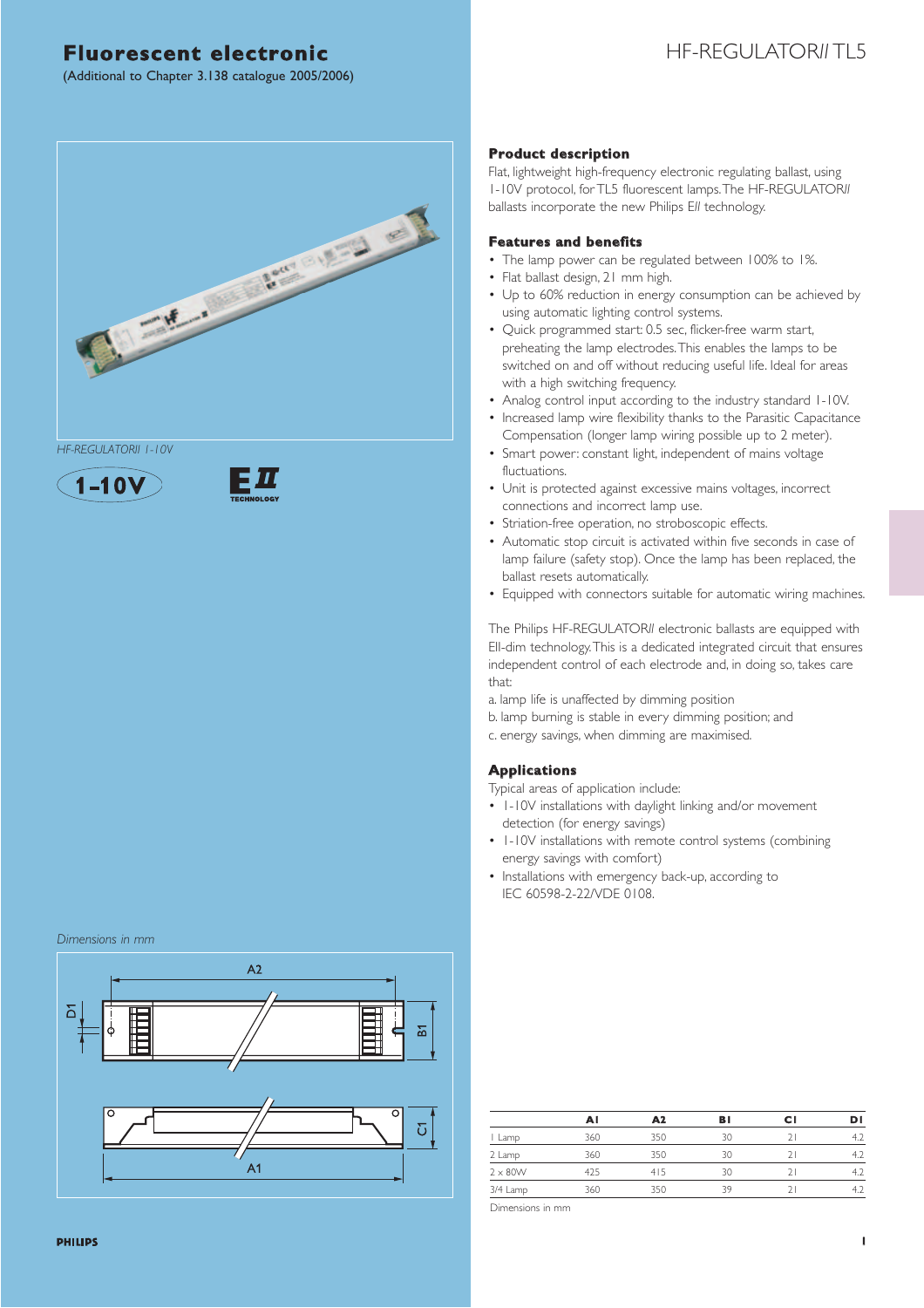(Additional to Chapter 3.138 catalogue 2005/2006)

### HF-REGULATORILTL5

#### *Examples*

- Office buildings: insurance companies, banks, government ministries - Cellular or open plan offices
- Conference rooms, lecture theatres, corridors
- Schools
- Hospitals
- Department stores, shops, supermarkets
- Hotels, restaurants and bars
- Cinemas, museums.

### *Philips quality*

This implies optimum quality with respect to:

• System supplier

As manufacturer of lamps, electronic control gear and lighting control equipment, Philips ensures that, from the earliest development stage, optimum performance is maintained.

• International standards Philips HF electronic regulating ballasts comply with all relevant international rules and regulations.

#### *Compliances and approvals*

| • RFI<30 MHz:                         | <b>EN 55015</b>             |
|---------------------------------------|-----------------------------|
| • $RF > 30 MHz$                       | <b>FN 55022 Limit B</b>     |
| $\bullet$ Harmonics:                  | IEC 61000-3-2               |
| • Immunity:                           | <b>IEC 61547</b>            |
| • Safety:                             | IEC 61347-2-3               |
| • Performance:                        | IEC 60929                   |
| • Vibration & bump tests:             | IEC 60068-2-6-FC            |
|                                       | IFC 60068-2-29-Fb           |
| • Quality standard:                   | <b>ISO 9001</b>             |
| • Environmental standard:             | ISO 14001                   |
| • Approval marks:                     | <b>ENEC</b>                 |
|                                       | <b>FMV-VDF</b>              |
| • Temp. declared thermally protected: | IEC 61347-1<br>$\sqrt{110}$ |
| • CE marking                          |                             |
|                                       |                             |

#### *Technical data for installation*

| Mains operation                                                                           |               |
|-------------------------------------------------------------------------------------------|---------------|
| Rated mains voltage                                                                       | 220-240 V     |
| With tolerances for safety: +/- 10%                                                       | 198-264 V     |
| Tolerances for performance +6%-8%                                                         | 202-254 V     |
| Mains frequency                                                                           | 50/60 Hz      |
| Smart power: with AC mains voltage fluctuations,<br>luminous flux varies by $\pm$ 2% max. | 202-254 V     |
| DC voltage operation (during emergency back-up)                                           |               |
| Required battery voltage for guaranteed ignition                                          | $198V - 254V$ |
| Required battery voltage for burning lamps                                                | $176V - 254V$ |
| Nominal light output is obtained at a voltage of                                          | $220V - 240V$ |

#### Notes:

- 1. For continuous DC application, an external fuse should be used in the luminaire.
- 2. Continuous low DC voltages (<198 V) can influence the lifetime of the ballast.
- 3. For the HF-R 280 TL5/PL-L EII lamp power will be limited to 50% of the nominal lamp power when operating on DC.

| Earth leakage current                                                                                       | $<$ 0.5 mA per ballast                                       |
|-------------------------------------------------------------------------------------------------------------|--------------------------------------------------------------|
| Maximum number of ballasts which can be<br>connected to one Residual Current Detector<br>of $30 \text{ mA}$ | 30                                                           |
| Overvoltage protection                                                                                      | 48 hrs at 320 V AC<br>$2 \text{ hrs}$ at $350 \text{ V}$ AC. |

Automatic restart after lamp replacement Yes or voltage dip

#### *Mains current at 230V*

| <b>Ballast</b>          | Lamp type         | Qty of<br>lamps | Input<br>current<br>A |
|-------------------------|-------------------|-----------------|-----------------------|
| HF-R 114-35 TL5 Ell     | <b>TL5 HE 14W</b> | $\mathbf{I}$    | 0.09                  |
| HF-R 214-35 TL5 EII     | <b>TL5 HE 14W</b> | $\overline{2}$  | 0.15                  |
| <b>HF-R 314 TL5 EII</b> | <b>TL5 HE 14W</b> | 3               |                       |
| <b>HF-R 414 TL5 EII</b> | <b>TL5 HE 14W</b> | $\overline{4}$  |                       |
| HF-R 114-35 TL5 EII     | TL5 HE 21W        | L               | 0.12                  |
| HF-R 214-35 TL5 EII     | TL5 HE 21W        | $\overline{2}$  | 0.23                  |
| HF-R   14-35 TL5 Ell    | <b>TL5 HE 28W</b> | $\mathsf{I}$    | 0.14                  |
| HF-R 214-35 TL5 EII     | <b>TL5 HE 28W</b> | $\overline{2}$  | 0.27                  |
| HF-R 114-35 TL5 EII     | TL5 HE 35W        | $\mathbf{I}$    | 0.17                  |
| HF-R 214-35 TL5 EII     | TL5 HE 35W        | $\overline{2}$  | 0.34                  |
| <b>HF-R 124 TL5 EII</b> | <b>TL5 HO 24W</b> | $\mathbf{I}$    |                       |
| <b>HF-R 224 TL5 EII</b> | TL5 HO 24W        | $\overline{2}$  |                       |
| <b>HF-R 324 TL5 EII</b> | <b>TL5 HO 24W</b> | 3               |                       |
| <b>HF-R 424 TL5 EII</b> | TL5 HO 24W        | $\overline{4}$  |                       |
| <b>HF-R 139 TL5 EII</b> | <b>TL5 HO 39W</b> | L               |                       |
| <b>HF-R 239 TL5 EII</b> | TL5 HO 39W        | $\overline{2}$  |                       |
| <b>HF-R 149 TL5 EII</b> | <b>TL5 HO 49W</b> | L               | 0.24                  |
| <b>HF-R 249 TL5 EII</b> | TL5 HO 49W        | $\overline{2}$  | 0.45                  |
| <b>HF-R 154 TL5 EII</b> | <b>TL5 HO 54W</b> | $\overline{1}$  | 0.27                  |
| <b>HF-R 254 TL5 EII</b> | <b>TL5 HO 54W</b> | $\overline{2}$  | 0.53                  |
| HF-R 180 TL5/PL-L EII   | <b>TL5 HO 80W</b> | $\overline{1}$  | 0.38                  |
| HF-R 280 TL5/PL-L EII   | <b>TL5 HO 80W</b> | $\overline{2}$  | 0.75                  |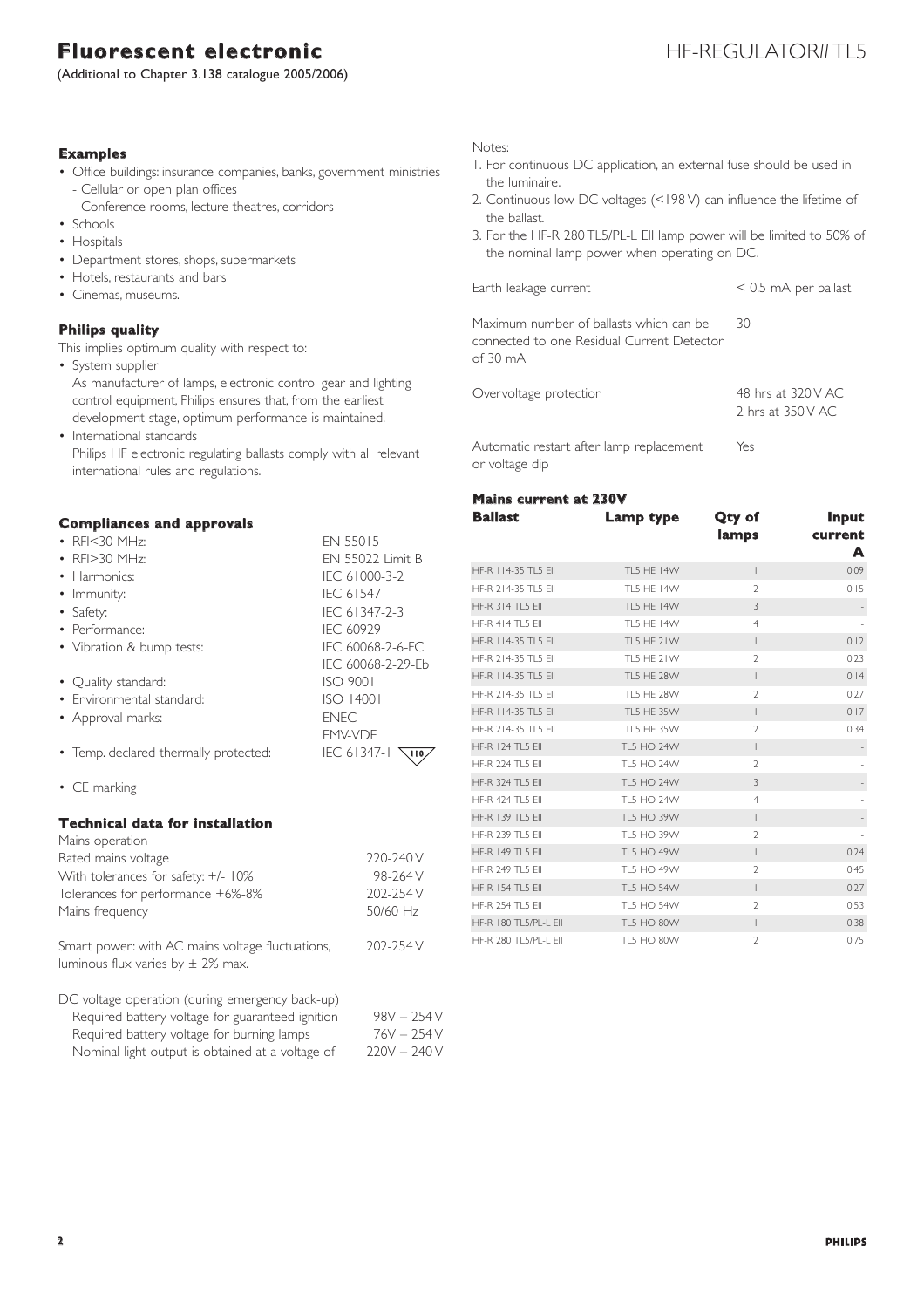(Additional to Chapter 3.138 catalogue 2005/2006)

### *Inrush current*

| <b>Ballast</b>          | Qty                | Max. quantity of ballasts | Inrush current    |
|-------------------------|--------------------|---------------------------|-------------------|
|                         | of lamps           | per Miniature Circuit     | 1/2 value time at |
|                         |                    | <b>Breaker</b>            | typical mains     |
|                         |                    | Type B16 A                | impedance         |
| HF-R   14-35 TL5 EII    | $ x $ 4            | $ 2\rangle$               | 27A/300 µS        |
| HF-R 214-35 TL5 EII     | $2 \times 14$      | $ 2\rangle$               | 45A/400 µS        |
| <b>HF-R 314 TL5 EII</b> | $3x$  4            |                           |                   |
| <b>HF-R 414 TL5 EII</b> | $4x$  4            | à.                        |                   |
| HF-R 114-35 TL5 FIL     | $\vert x^2 \vert$  | 28                        | 27A/300 µS        |
| HF-R 214-35 TL5 EII     | 2x21               | $ 2\rangle$               | 45A/400 µS        |
| HF-R 114-35 TL5 FIL     | $\vert \times 28$  | 28                        | 27A/300 µS        |
| HF-R 214-35 TL5 FII     | 2x28               | $ 2\rangle$               | 45A/400 µS        |
| HF-R 114-35 TL5 FIL     | $1\times35$        | 28                        | 27A/300 µS        |
| HF-R 214-35 TL5 EII     | $2\times35$        | $\vert 2 \rangle$         | 45A/400 µS        |
| <b>HF-R 124 TL5 EII</b> | $1\times24$        |                           |                   |
| HF-R 224 TL5 FIL        | 2x24               |                           |                   |
| <b>HF-R 324 TL5 EII</b> | $3x$ <sup>24</sup> |                           |                   |
| <b>HF-R 424 TL5 EII</b> | 4x24               |                           |                   |
| <b>HF-R 139 TL5 EII</b> | $1\times39$        |                           |                   |
| HF-R 239 TL5 FIL        | 2x39               | ×,                        |                   |
| <b>HF-R 149 TL5 EII</b> | $1\times 49$       | 28                        | 19A/220 µS        |
| <b>HF-R 249 TL5 EII</b> | 2x49               | $ 2\rangle$               | 32A/300 µS        |
| <b>HF-R 154 TL5 EII</b> | 1x54               | 28                        | 24A/250 µS        |
| <b>HF-R 254 TL5 EII</b> | 2x54               | $ 2\rangle$               | 45A/400 µS        |
| HF-R 180 TL5/PL-L EII   | $1\times80$        | 2                         | 45A/400 µS        |
| HF-R 280 TL5/PL-L EII   | $2\times80$        | 9                         | 35A/350 µS        |

#### *Conversion table for max. quantities of ballasts on other types of Miniature Circuit Breakers*

| <b>MCB Type</b> |     | <b>Relative quantity of ballasts</b> |
|-----------------|-----|--------------------------------------|
| B               | 16A | 100%(see table on the left)          |
| B               | 10A | 63%                                  |
| $\subset$       | 16A | 170%                                 |
| C               | 10A | 104%                                 |
| L, I            | 16A | 108%                                 |
| L, I            | 10A | 65%                                  |
| $G, U,$ II      | 16A | 212%                                 |
| G, U, II        | 10A | 127%                                 |
| $K,$ $III$      | 16A | 254%                                 |
| K, III          | 10A | 154%                                 |

Insulation resistance test 500 V DC from Line/Neutral to Earth (not between Line and Neutral) Note: Ensure that the Neutral is reconnected again after the above mentioned test is carried out and before the installation is put into operation.

TL5 lamp wiring 500 V rated components and wiring are required with HF-REGULATOR*II* TL5.

Ignition time Typical 0.5 sec. quick warm start.

#### *Technical data (all typical values at Vmains =230 V)*

|                   |                | . .                     |                          |                          |                          |                          |        |                |
|-------------------|----------------|-------------------------|--------------------------|--------------------------|--------------------------|--------------------------|--------|----------------|
| Lamps             | Qty of         | <b>Ballast</b>          | <b>System</b>            | Lamp                     | <b>Ballast</b>           | <b>Efficacy</b>          | Lumen* | <b>CELMA</b>   |
|                   | Lamps          |                         | Power*                   | Power*                   | $Loss*$                  | at 35 °C**               |        | Nom.*          |
|                   |                |                         | W                        | W                        | w                        | Im/W                     | Im     | EEI            |
| <b>TL5 HE 14W</b> |                | HF-R   14-35 TL5 Ell    | 8                        | 4                        | $\overline{4}$           | 96                       | 1200   | A <sub>1</sub> |
| TL5 HE 14W        | $\overline{2}$ | HF-R 214-35 TL5 Ell     | 34                       | $2 \times 14$            | 6                        | 96                       | 2400   | A              |
| TL5 HE 14W        | 3              | <b>HF-R 314 TL5 EII</b> | $\sim$                   | $\overline{\phantom{a}}$ | $\overline{\phantom{a}}$ | 96                       | 3600   | A <sub>1</sub> |
| TL5 HE 14W        | $\overline{4}$ | <b>HF-R 414 TL5 EII</b> | $\overline{\phantom{a}}$ | $\overline{\phantom{a}}$ | $\sim$                   | 96                       | 4800   | A              |
| TL5 HE 21W        | $\mathbb{L}$   | HF-R 114-35 TL5 Ell     | 25                       | 22                       | 3                        | 100                      | 1900   | A              |
| TL5 HE 21W        | $\mathbf{2}$   | HF-R 214-35 TL5 EII     | 49                       | 2x22                     | 5                        | 100                      | 3800   | A              |
| <b>TL5 HE 28W</b> | $\mathbb{L}$   | HF-R   14-35 TL5 Ell    | 32                       | 28                       | 4                        | 104                      | 2600   | A              |
| TL5 HE 28W        | $\overline{2}$ | HF-R 214-35 TL5 EII     | 61                       | $2\times28$              | 5                        | 104                      | 5200   | A              |
| TL5 HE 35W        | $\mathbb{L}$   | HF-R 114-35 TL5 Ell     | 38                       | 35                       | 3                        | 104                      | 3300   | A <sub>1</sub> |
| TL5 HE 35W        | $\overline{2}$ | HF-R 214-35 TL5 EII     | 76                       | $2\times35$              | 6                        | 104                      | 6600   | A <sub>1</sub> |
| <b>TL5 HO 24W</b> | $\mathbb{L}$   | <b>HF-R 124 TL5 EII</b> | $\overline{\phantom{a}}$ | $\overline{\phantom{a}}$ | $\overline{\phantom{a}}$ | $\overline{\phantom{a}}$ | 2000   | A <sub>1</sub> |
| TL5 HO 24W        | $\overline{2}$ | HF-R 224 TL5 EII        | $\overline{\phantom{a}}$ | $\overline{\phantom{a}}$ | $\sim$                   | $\overline{\phantom{a}}$ | 4000   | A              |
| <b>TL5 HO 24W</b> | 3              | HF-R 324 TL5 Ell        | $\overline{\phantom{a}}$ |                          |                          |                          | 6000   | A <sub>1</sub> |
| <b>TL5 HO 24W</b> | $\overline{4}$ | <b>HF-R 424 TL5 EII</b> | $\overline{\phantom{a}}$ | $\overline{\phantom{a}}$ | $\overline{\phantom{a}}$ | $\overline{\phantom{a}}$ | 8000   | A              |
| <b>TL5 HO 39W</b> | $\mathbf{L}$   | <b>HF-R 139 TL5 EII</b> | $\overline{\phantom{a}}$ |                          | $\sim$                   |                          | 3500   | A <sub>1</sub> |
| TL5 HO 39W        | $\overline{2}$ | HF-R 239 TL5 EII        | $\overline{\phantom{a}}$ | $\sim$                   | $\sim$                   | $\sim$                   | 7000   | A              |
| <b>TL5 HO 49W</b> | $\mathbb{L}$   | <b>HF-R 149 TL5 EII</b> | 54                       | 49                       | 5                        | 99                       | 4300   | A              |
| TL5 HO 49W        | 2              | HF-R 249 TL5 EII        | 106                      | 2x49                     | 8                        | 99                       | 8600   | A <sub>1</sub> |
| <b>TL5 HO 54W</b> | $\mathbb{R}$   | <b>HF-R 154 TL5 EII</b> | 62                       | 55                       | 7                        | 93                       | 4450   | A <sub>1</sub> |
| TL5 HO 54W        | 2              | <b>HF-R 254 TL5 EII</b> | 119                      | $2\times 55$             | 9                        | 93                       | 8900   | A              |
| <b>TL5 HO 80W</b> | $\mathbb{L}$   | HF-R 180 TL5/PL-L EII   | 87                       | 80                       | $\overline{7}$           | 88                       | 6150   | A <sub>1</sub> |
| <b>TL5 HO 80W</b> | 2              | HF-R 280 TL5/PL-L EII   | 174                      | $2\times8$               | 12                       | 88                       | 12300  | ΑI             |

\* Typical values for /830 measured at 100% power and 25 ºC lamp ambient temperature

\*\* Typical values at 35 ºC (light top for MASTER TL5 Super 80 lamps)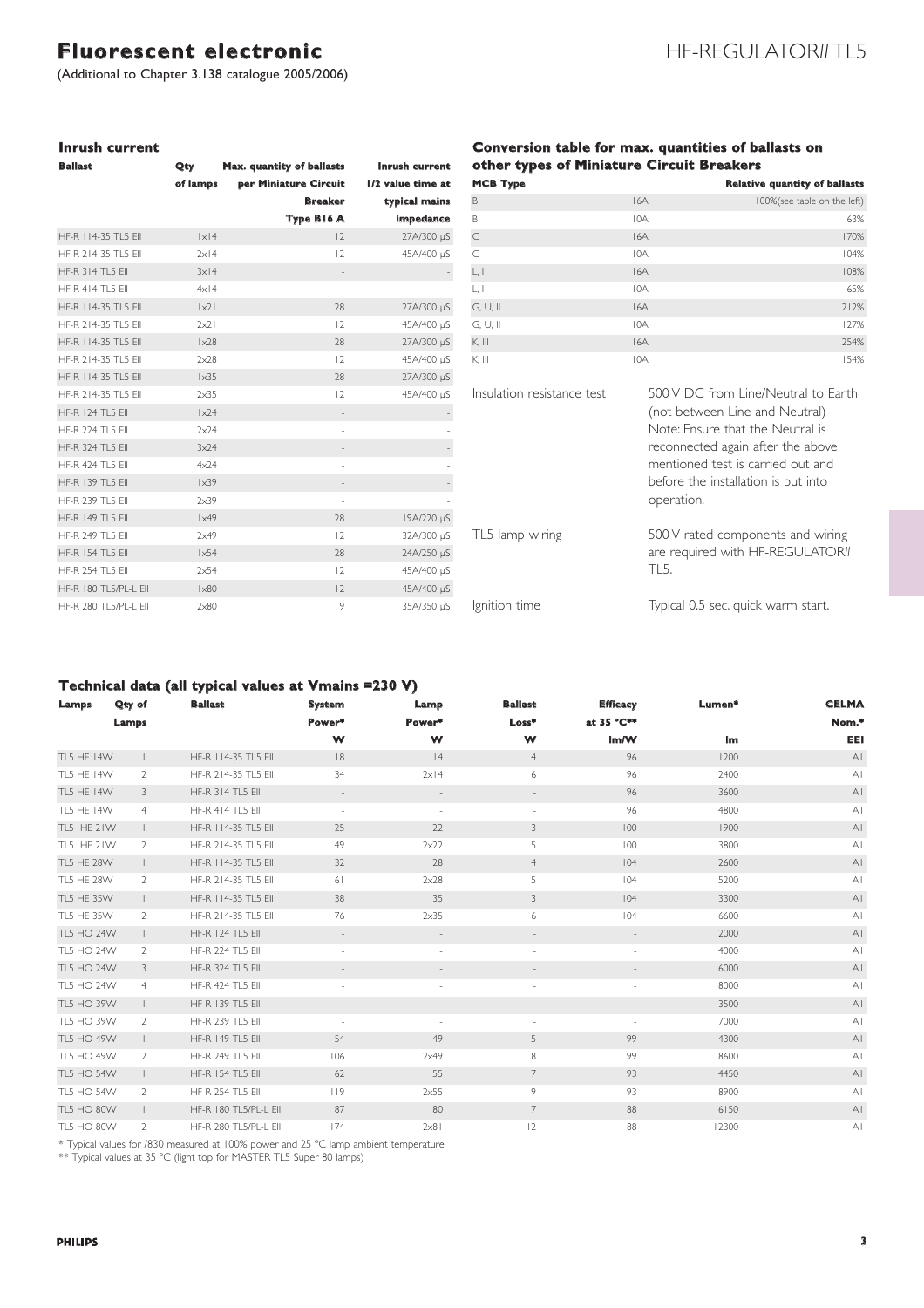(Additional to Chapter 3.138 catalogue 2005/2006)

## HF-REGULATOR*II* TL5

| Lamp              | Qty of<br>Lamps | <b>Ballast</b>          | <b>Power</b><br><b>Factor</b> | Max cable Cap <sup>1</sup> )<br>Lp-Lp/Lp-Lgnd | Tc max                   | <b>Operating</b><br><b>Frequency</b> |
|-------------------|-----------------|-------------------------|-------------------------------|-----------------------------------------------|--------------------------|--------------------------------------|
|                   |                 |                         |                               | PF                                            | °C                       | kHz                                  |
| <b>TL5 HE 14W</b> | $\mathbf{L}$    | HF-R 114-35 TL5 Ell     | 0.95                          | 100/75                                        | 75                       | 42.110                               |
| <b>TL5 HE 14W</b> | $\overline{2}$  | HF-R 214-35 TL5 EII     | 0.95                          | 100/75                                        | 75                       | 42.110                               |
| TL5 HE 14W        | 3               | <b>HF-R 314 TL5 EII</b> | $\overline{\phantom{a}}$      |                                               |                          | 42.110                               |
| TL5 HE 14W        | $\overline{4}$  | <b>HF-R 414 TL5 EII</b> | $\overline{\phantom{a}}$      |                                               | $\sim$                   | 42.110                               |
| TL5 HE 21W        | $\mathbb{L}$    | HF-R 114-35 TL5 Ell     | 0.96                          | 100/75                                        | 75                       | 42.110                               |
| TL5 HE 21W        | $\overline{2}$  | HF-R 214-35 TL5 EII     | 0.96                          | 100/75                                        | 75                       | 42.110                               |
| <b>TL5 HE 28W</b> | $\mathbf{L}$    | HF-R 114-35 TL5 Ell     | 0,98                          | 100/75                                        | 75                       | 42.110                               |
| TL5 HE 28W        | $\overline{2}$  | HF-R 214-35 TL5 EII     | 0,98                          | 100/75                                        | 75                       | 42.110                               |
| TL5 HE 35W        | $\mathbb{L}$    | HF-R 114-35 TL5 Ell     | 0,99                          | 100/75                                        | 75                       | 42.110                               |
| TL5 HE 35W        | $\overline{2}$  | HF-R 214-35 TL5 EII     | 0,99                          | 100/50                                        | 75                       | 42.110                               |
| <b>TL5 HO 24W</b> | $\mathbf{L}$    | <b>HF-R 124 TL5 Ell</b> | $\overline{\phantom{a}}$      |                                               |                          |                                      |
| TL5 HO 24W        | $\overline{2}$  | HF-R 224 TL5 Ell        | $\overline{\phantom{a}}$      | $\overline{\phantom{a}}$                      | $\overline{\phantom{a}}$ |                                      |
| <b>TL5 HO 24W</b> | 3               | HF-R 324 TL5 Ell        | $\frac{1}{2}$                 |                                               |                          |                                      |
| TL5 HO 24W        | $\overline{4}$  | <b>HF-R 424 TL5 EII</b> | $\blacksquare$                | $\sim$                                        | $\overline{\phantom{a}}$ |                                      |
| <b>TL5 HO 39W</b> | $\mathbb{L}$    | <b>HF-R 139 TL5 EII</b> | $\overline{\phantom{a}}$      |                                               |                          |                                      |
| TL5 HO 39W        | $\overline{2}$  | HF-R 239 TL5 Ell        | $\overline{\phantom{a}}$      |                                               | $\sim$                   |                                      |
| <b>TL5 HO 49W</b> | $\mathbb{L}$    | <b>HF-R 149 TL5 EII</b> | 0,98                          | 100/150                                       | 75                       | 42.110                               |
| TL5 HO 49W        | 2               | HF-R 249 TL5 Ell        | 0,99                          | 50/75                                         | 75                       | 42.110                               |
| <b>TL5 HO 54W</b> | $\mathbb{L}$    | <b>HF-R 154 TL5 EII</b> | 0,98                          | 100/150                                       | 75                       | 42.110                               |
| TL5 HO 54W        | $\overline{2}$  | <b>HF-R 254 TL5 EII</b> | 0,99                          | 50/75                                         | 75                       | 42.110                               |
| <b>TL5 HO 80W</b> | $\mathbb{L}$    | HF-R 180 TL5/PL-L EII   | 0,99                          | 100/150                                       | 75                       | 42.110                               |
| TL5 HO 80W        | $\overline{2}$  | HF-R 280 TL5/PL-L EII   | 0.99                          | 100/150                                       | 75                       | 42.110                               |

1) Lp-Lp = between lamp wires Typical wire capacitance 50 pF/m (spacing between wires 0.5 mm)

Lp-Lgnd = between lamp wires and ground Typical wire capacitance 72 pF/m (spacing between wires 0.5 mm)

#### *Control input*

| Regulating level (lamp power)              | 1 to 100% |
|--------------------------------------------|-----------|
| The control input complies with IEC 60929  |           |
| (Annex E) and is compatible                |           |
| with Philips lighting control equipment    |           |
|                                            |           |
| Control input insulation, basic insulation | >1500V    |
|                                            |           |
| Protected against accidental mains voltage | Yes       |
| connection                                 |           |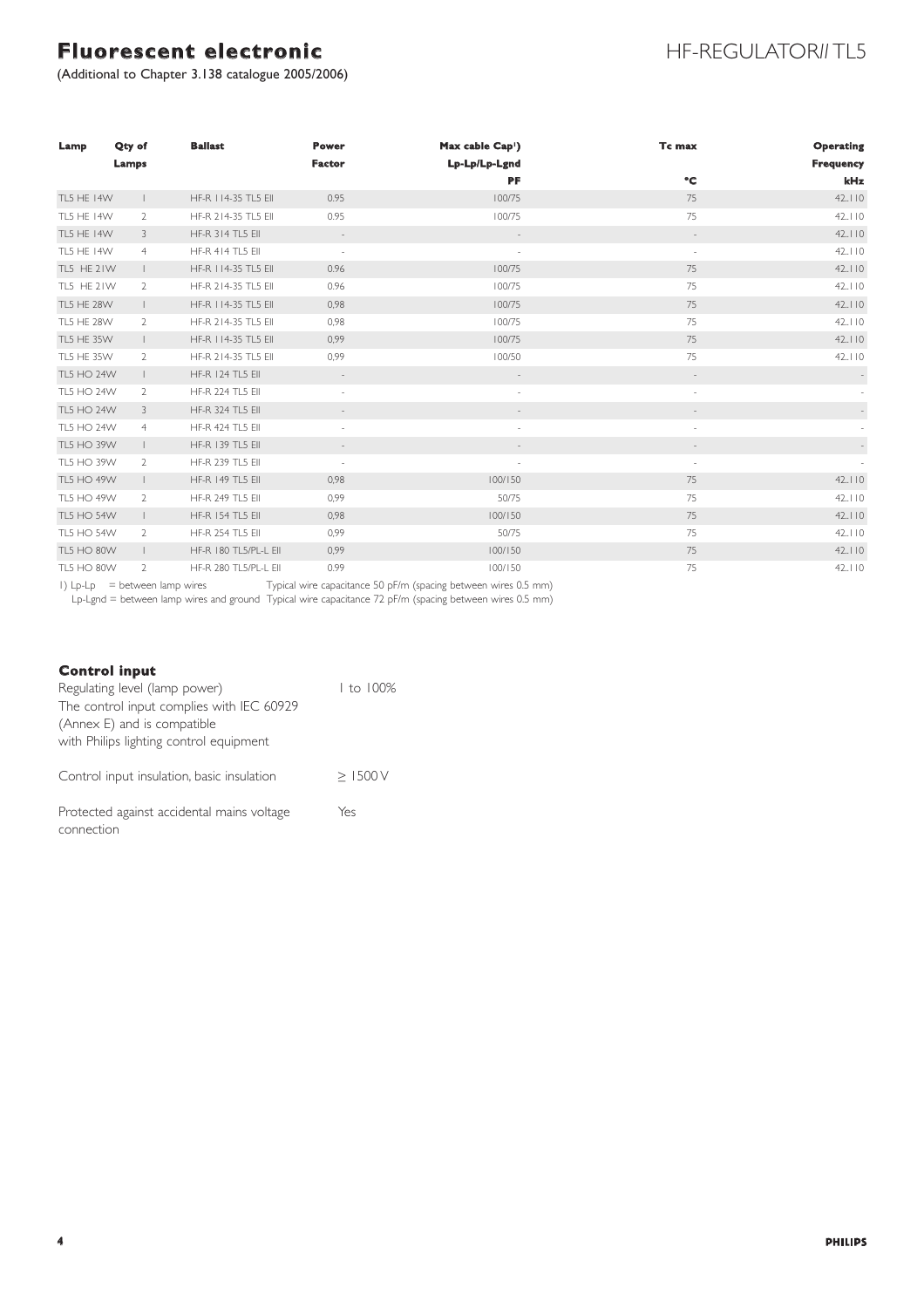### **Fluorescent electronic HE-REGULATORIITL5**

(Additional to Chapter 3.138 catalogue 2005/2006)



*Relationship between lamp power and control voltage*



*Input power vs dimlevel HF-REGULATORII (1-10V)*

### *Technical data for design and mounting in fixtures*

| Temperatures<br>Temperature range to ignite lamp                                           |                                            |
|--------------------------------------------------------------------------------------------|--------------------------------------------|
| With ignition aid<br>at a 70.100% dim input                                                | $0 °C$ to $+50 °C$<br>$-20$ °C to $+50$ °C |
| Storage temperature range                                                                  | $-25$ °C to $+80$ °C                       |
| Stable lamp operation assured<br>Striation possible<br>* > 20 °C for HF-R 280 TL5/PL-L EII | $>15^{\circ}$ C*<br>< 10 °C                |
| Maximum Tcase                                                                              | 75 °C                                      |

The lifetime of a ballast depends on the temperature of the ballast. This means there is a relation between the Tc point on the ballast and its lifetime.The HF REGULATOR*II* ballast for TL5 applications has a specified lifetime of 50,000 hrs with a maximum of 10% failures guaranteed at a measured Tcase of 75 °C. For more information regarding this subject consult the Philips Application guide to fluorescent lamp control gear.

| Class II luminaires | This application is not advisable; only with<br>extensive tests on luminaires can the<br>correct operation be verified                                                                                            |
|---------------------|-------------------------------------------------------------------------------------------------------------------------------------------------------------------------------------------------------------------|
|                     | EMI precautions have to be taken                                                                                                                                                                                  |
| Outdoor             | Ballast IP=23<br>In outdoor the luminaire has to be<br>sufficiently IP rated<br>Permitted humidity is tested according to<br>IEC 61347-1 par 11<br>Note that no moisture or condensation<br>may enter the ballast |
| Ignition aid        | For optimum ignition the TL5 lamps should<br>be mounted at a maximum distance of<br>6 mm from a metal plate<br>The metal plate should be electrically<br>connected to the ballast housing                         |
| Earthing            | Earthing of the HF ballast in a luminaire is<br>necessary for EMC (electromagnetic<br>compatibility)                                                                                                              |
| Hum and noise level | Inaudible                                                                                                                                                                                                         |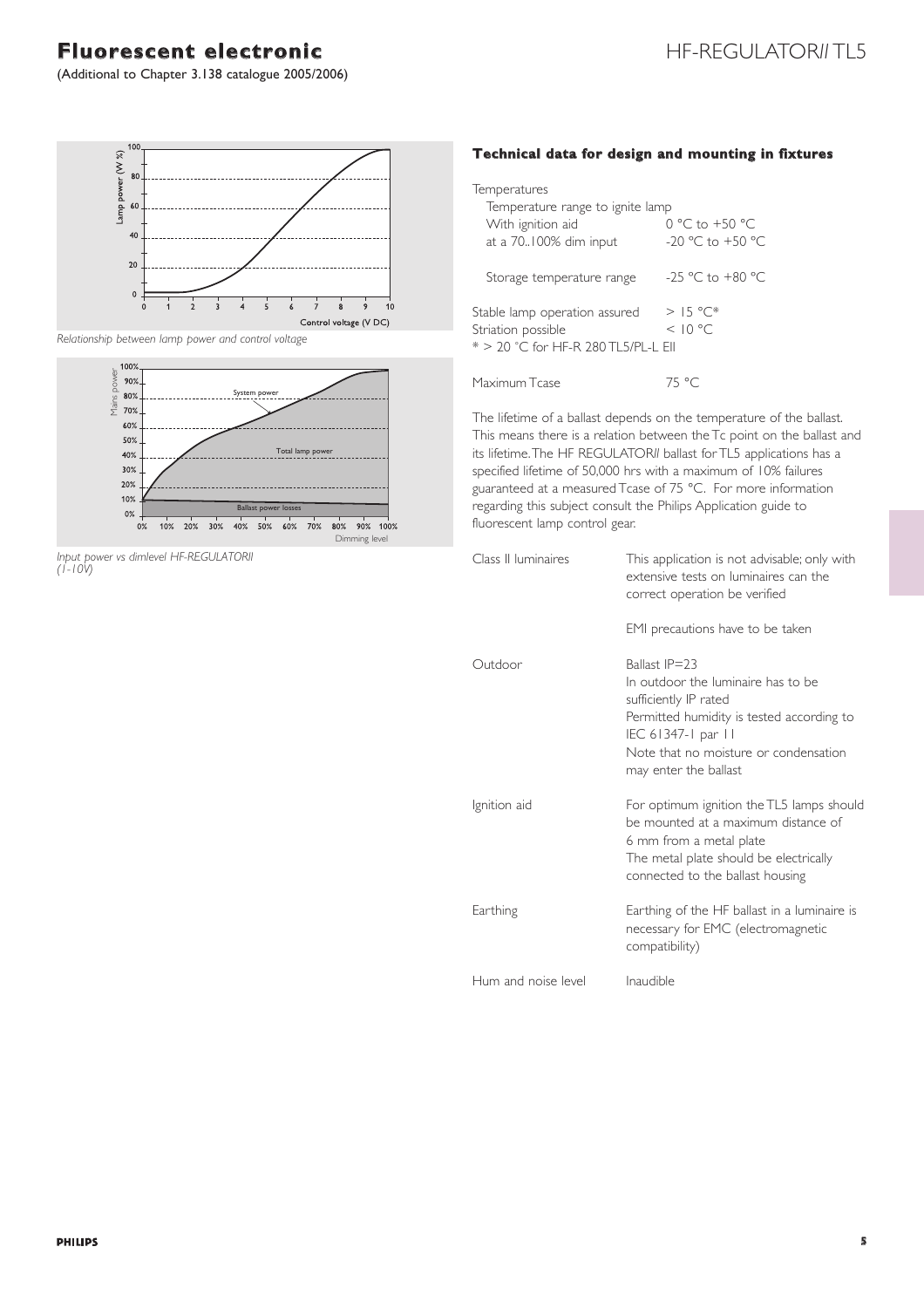# **Fluorescent electronic HE-REGULATORIIII** 5

(Additional to Chapter 3.138 catalogue 2005/2006)

#### *Wiring diagrams*







Under development, Introduction Q3 2007

#### *Connector type*

Connection wiring is greatly simplified through use of WAGO 251 universal connector. Suitable for both automatic wiring (ALF and ADS) and manual wiring.



| Wire cross-section                      |                                  |
|-----------------------------------------|----------------------------------|
| <b>IDC</b> connection                   | $0.5$ mm - 1.0 mm <sup>2</sup>   |
| ADS manual connection<br>*Stranded wire | 0.5 mm $-$ 0.75 mm <sup>2*</sup> |
| $C + \sin \theta$                       | $Q \cap m$                       |

#### *Wiring tips*

Earth connection to be made via housing or mains connector. Wiring inside fixture should be straight and as short as possible. Lamp wires should not run parallel to mains or control wires to avoid EMC problems. For optimal performance, note that:

- For one lamp ballasts wires 4 and 5 as short as possible, equal in length and a minimum of 50 mm from mains or dim wires. Keep lamp wires 6 and 7 equal in length.
- For two lamp ballasts wires 3, 4 and 5 as short as possible, equal in length and a minimum of 50 mm from mains or dim wires. Keep lamp wires 6 and 7 and 1 and 2 equal in length.

#### *Notes*

- 1. Data based on a mains supply with an impedance of 400 m $\Omega$  (equal to 15 m cable of 2.5 mm2 and another 20 m to the middle of the power distribution), under worst case conditions.With an impedance of 800 m $\Omega$  the number of ballasts can be increased by 10%.
- 2. Measurements will be verified in real installations, therefore data are subject to change.
- 3. In some cases the maximum number of ballasts is not determined by the MCB, but by the maximum electrical load of the lighting installation.
- 4. Note that the maximum number of ballasts is based on the assumption that these are all switched on at the same moment, i.e. by a wall switch.
- 5. Measurements were carried out on single-pole MCB's. For multipole MCB's it is recommended to reduce the number of ballasts by 20%.
- 6. For optimum performance care has to be taken for symmetrical wiring. Minimal 6 mm distance from lamp to earth plane.
- 7. In case of DC operation the HF-R 280 TL5/PL-L EII will have maximum 40% light output.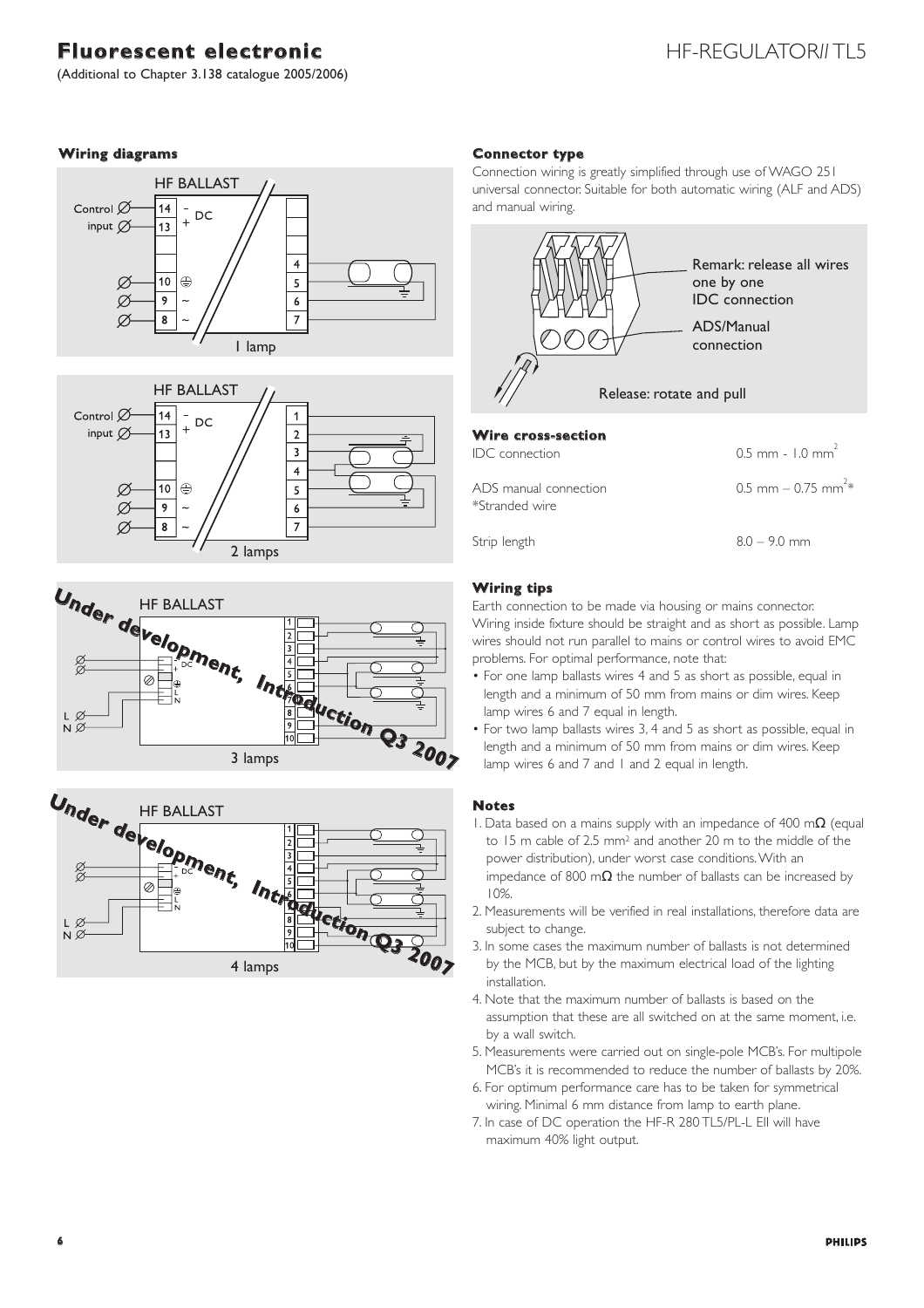# Fluorescent electronic **Fluorescent electronic**

(Additional to Chapter 3.138 catalogue 2005/2006)

### *Ordering and packaging data*

| <b>Ballast</b>          | Piece           |        | <b>Bulk packaging</b> |                   |                |              | <b>EAN</b> code | <b>EOC</b> |
|-------------------------|-----------------|--------|-----------------------|-------------------|----------------|--------------|-----------------|------------|
|                         | <b>EAN</b> code | Weight | Qty                   | <b>Dimensions</b> | Volume         | Weight       |                 |            |
|                         |                 |        |                       | Ixwxh             |                | <b>Gross</b> |                 |            |
|                         |                 | kg     | pcs                   | cm                | m <sup>3</sup> | kg           |                 |            |
| HF-R 114-35 TL5 EII     | 8711500911803   | 0.26   | 12                    | 40.8×20.8×7.6     | 0.0065         | 3,4          | 8711500911810   | 91180330   |
| HF-R 214-35 TL5 FIL     | 8711500911780   | 0,29   | $\overline{2}$        | 40.8×20.8×7.6     | 0,0065         | 3,8          | 8711500911797   | 91178030   |
| <b>HF-R 149 TL5 EII</b> | 8711500909985   | 0,26   | 2                     | 40.8×20.8×7.6     | 0,0065         | 3,4          | 8711500909992   | 909985 30  |
| HF-R 249 TL5 FIL        | 8711500910035   | 0,31   | $\overline{2}$        | 40.8×20.8×7.6     | 0.0065         | 4,0          | 8711500910042   | 91003530   |
| HF-R 154 TL5 FIL        | 8711500910059   | 0,27   | 12                    | 40.8×20.8×7.6     | 0,0065         | 3,5          | 8711500910073   | 91005930   |
| <b>HF-R 254 TL5 EII</b> | 8711500910080   | 0,33   | $\overline{2}$        | 40.8×20.8×7.6     | 0.0065         | 4,2          | 8711500910103   | 91008030   |
| HF-R 180 TL5/PL-L FIL   | 8711500910110   | 0,29   | 12                    | 40.8×20.8×7.6     | 0.0065         | 3,7          | 8711500910127   | 91011030   |
| HF-R 280 TL5/PL-L EII   | 8711500910653   | 0,42   | 12                    | 47.6×20.6×7.6     | 0.0075         | 5,3          | 8711500910660   | 91065330   |

### *Ordering and packaging data*

| <b>Ballast</b><br><b>Piece</b> |                 |        | <b>Bulk packaging</b> |                                         |        |              |                 |            |
|--------------------------------|-----------------|--------|-----------------------|-----------------------------------------|--------|--------------|-----------------|------------|
|                                | <b>EAN</b> code | Weight | Qty                   | <b>Dimensions</b>                       | Volume | Weight       | <b>EAN</b> code | <b>EOC</b> |
|                                |                 |        |                       | <b>Ixwxh</b>                            |        | <b>Gross</b> |                 |            |
|                                |                 | kg     |                       | Under development, Introduction Q3 2007 |        |              |                 |            |
| <b>HF-R 314 TL5 EII</b>        |                 |        |                       |                                         |        |              |                 |            |
| <b>HF-R 414 TL5 EII</b>        |                 |        |                       |                                         |        |              |                 |            |
| <b>HF-R 124 TL5 EII</b>        |                 |        |                       |                                         |        |              |                 |            |
| <b>HF-R 224 TL5 EII</b>        |                 |        |                       |                                         |        |              |                 |            |
| <b>HF-R 324 TL5 EII</b>        |                 |        |                       |                                         |        |              |                 |            |
| <b>HF-R 424 TL5 EII</b>        |                 |        |                       |                                         |        |              |                 |            |
| <b>HF-R 139 TL5 EII</b>        |                 |        |                       |                                         |        |              |                 |            |
| <b>HF-R 239 TL5 EII</b>        |                 |        |                       |                                         |        |              |                 |            |